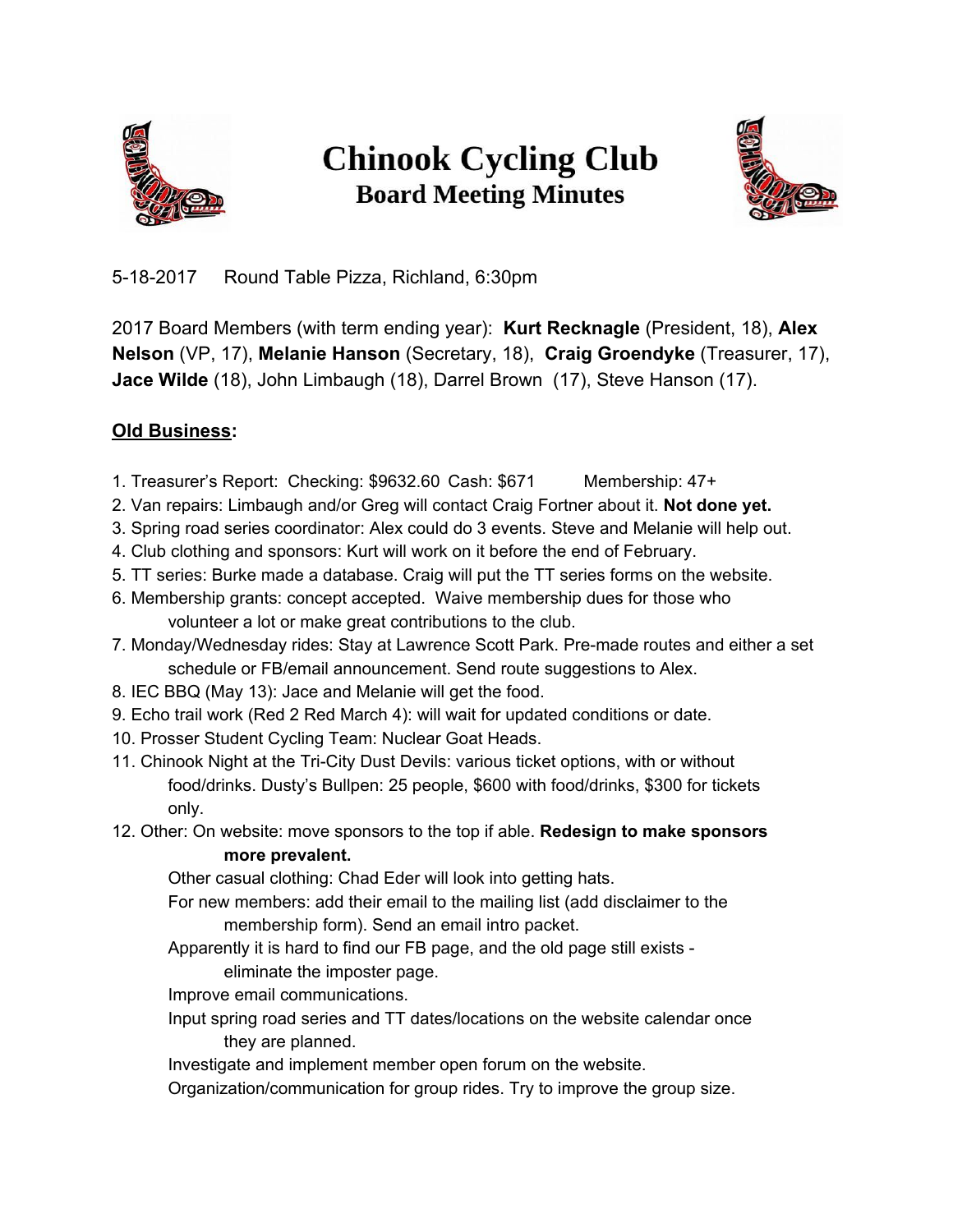Blue Room bought Able Tank & Toilet and will increase the price. **\$600/year**

## **New Business:**

- 1. Treasurer's Report: Checking: \$12,350.85 Cash: \$590 Membership: 151
- 2. Club Clothing: open order until Sunday. Need 8 more jersey orders. Order extras? Order jersey for 2 major sponsors? Consider Jakroo for future orders for ease of ordering.
- 3. Spring Road Series: Hill of Tri-Cities, approx 104 miles and 10,000 feet. Chinook support crew and/or raffles for finishers.
- 4. Fall Party: September 9 at Kurt and DaJuan's. \$2000 budget. Ask for volunteers for the list of tasks.
- 5. Fall Mountain Bike Series: Craig needs and wants help for all events! Need to be present at last event to win a prize? Have more smaller gift card prizes? Contact sponsors. Contact Greenies.
- 6. Trail Maintenance at Chamna and Columbia Park: Craig needs help! Contact Adam to mow at Chamna.
- 7. Does Chinook want to put on a local bike race (Criterium, Road Race, Time Trial): Not this year. Alex may be interested. Talk about it at the next meeting.
- 8. Fun Fair, June 24th, Bicycle Safety Booth: Thanks but no thanks.
- 9. Dust Devils Game, Dusty's Bullpen, June 23rd: 18 people paid. Need 7 more.
- 10. Weekday group rides: Try out Thursdays. Advertise Mondays as relatively easy rides.
- 11. Group ride leaders: Talk about it in August.
- 12. Anthony Lakes / other big rides: Alex is on it.
- 13. Common club activities/conduct/operation/functioning/policies, etc: Various directors. Talk about it in August.